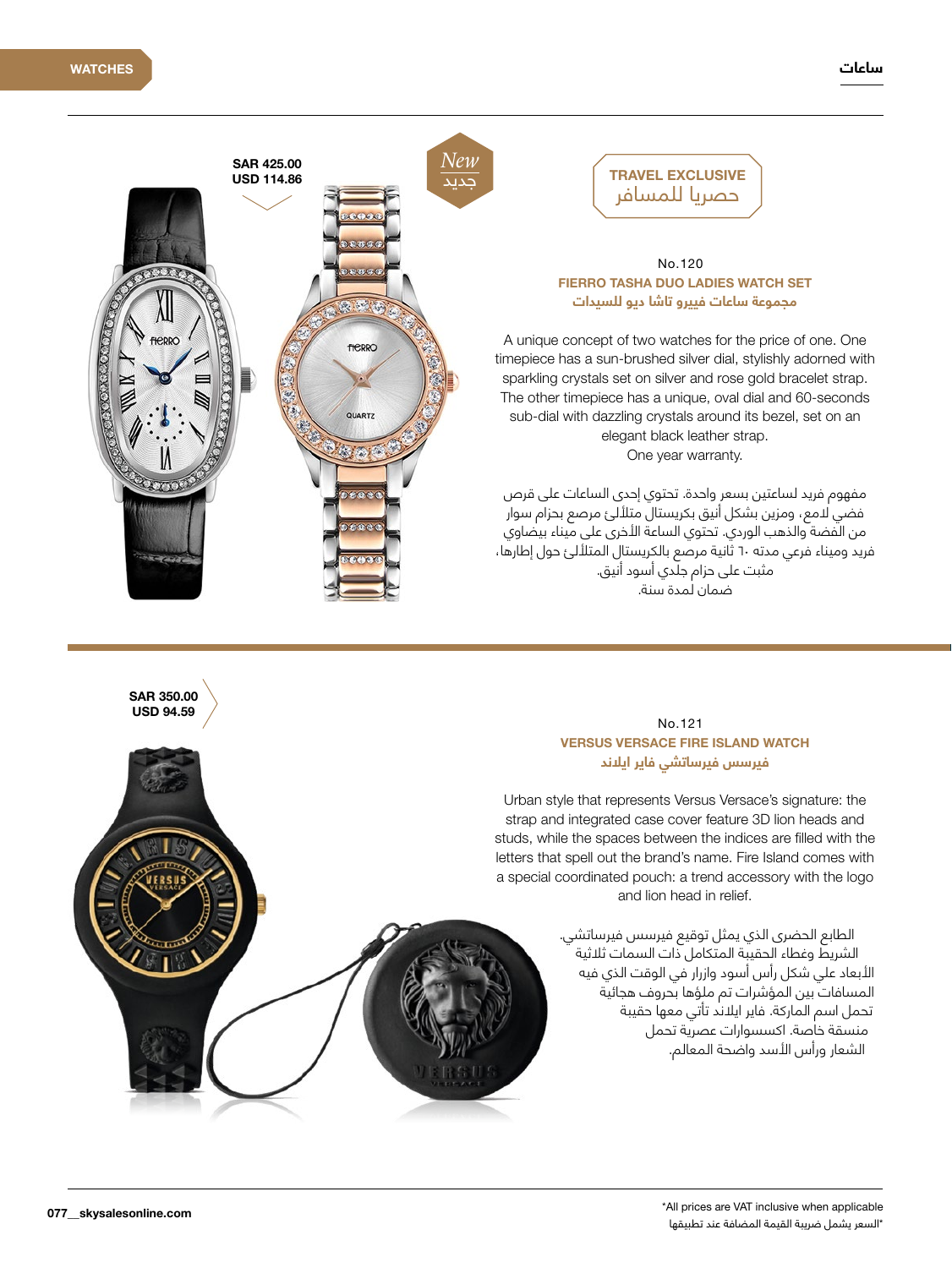



Classic slimline design, perfect for everyday wear. The bright sunray dials with silver/ gold/rose gold plated cases are fitted with different textured straps, perfect for every occasion or gifting. Comes with separate pouches for each watch.

ساعة بتصميم كالسيكي رفيع لتلبسها كل يوم، قرص المع مثل أشعة الشمس مع عقارب ومؤشرات للساعة مطلية بالفضة والذهب والذهب الوردي وأشرطة بتصاميم متعددة، ما يجعل منها مثالية ألي مناسبة وحتى لتقديمها كهدية. تأتي الساعة مع ضمان عالمي لمدة سنتين. تأتي مع حقائب قماشية فردية.